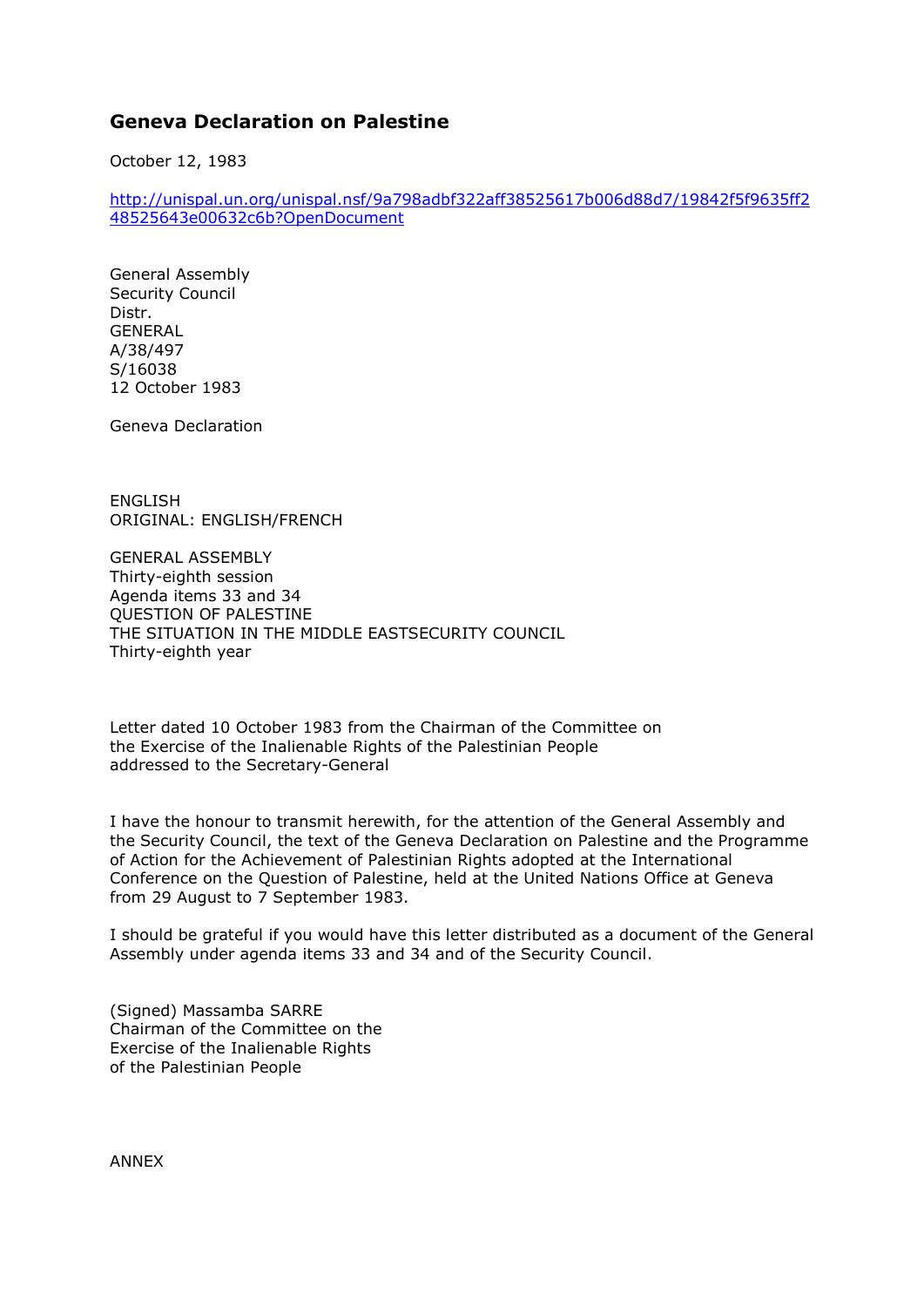### **GENEVA DECLARATION ON PALESTINE**

#### **and**

## **PROGRAMME OF ACTION FOR THE ACHIEVEMENT OF PALESTINIAN RIGHTS\***

#### A. Geneva Declaration on Palestine

In pursuance of General Assembly resolutions 36/120 C of 10 December 1981, ES-7/7 of 19 August 1982 and 37/86 C of 10 December 1982, an International Conference on the Question of Palestine was convened at the United Nations office at Geneva from 29 August to 7 September 1983 to seek effective ways and means to enable the Palestinian people to attain and to exercise their inalienable rights. The Conference was opened by the Secretary-General of the Cited Nations, Javier Perez de Cuellar and presided over by the Minister of Foreign Affairs of Senegal, Moustapha Niasse.

1. The Conference, having thoroughly considered the question of Palestine in all its aspects, expresses the grave concern of all nations and peoples regarding the international tension that has persisted for several decades in the Middle East, the principal cause of which is the denial by Israel, and those supporting its expansionist policies, of the inalienable legitimate rights of the Palestinian people. The Conference reaffirms and stresses that a just solution of the question of Palestine, the core of the problem, is the crucial element in a comprehensive, just and lasting political settlement in the Middle East.

2. The Conference recognizes that, as one of the most acute and complex problems of our time, the question of Palestine - inherited by the United Nations at the time of its establishment - requires a comprehensive, just and lasting political settlement. This settlement must be based on the implementation of the relevant United Nations resolutions concerning the question of Palestine and the attainment of the legitimate, inalienable rights of the Palestinian people, including the right to self-determination and the right to the establishment of its own independent state in Palestine and should also be based on the provision by the Security Council of guarantees for peace and security among all States in the region, including the independent Palestinian State, within secure and internationally recognized boundaries. The Conference is convinced that the attainment by the Palestinian people of their inalienable rights, as defined by General Assembly resolution 3236 (XXIX) of 22 November 1974, will contribute substantially to the achievement of peace and stability in the Middle East.

3. The Conference considers the role of the United Nations in the achievement of a comprehensive, just and lasting peace in the Middle East to be essential and paramount. It emphasizes the need for respect for, and application of the provisions of the Charter of the United Nations, the resolutions of the United Nations relevant to the question of Palestine and the observance of the principles of international law.

4. The Conference considers that the various proposals, consistent with the principles of international law, which have been presented on this question, such as the Arab peace plan adopted unanimously at the Twelfth Arab Summit Conference held at Fez, Morocco, in September 1982, should serve as guidelines for concerted international effort to resolve the question of Palestine. These guidelines include the following:

(a) The attainment by the Palestinian people of its legitimate inalienable rights, including the right to return, the right to self-determination and the right to establish its own independent state in Palestine;

(b) The right of the Palestine Liberation Organization, the representative of the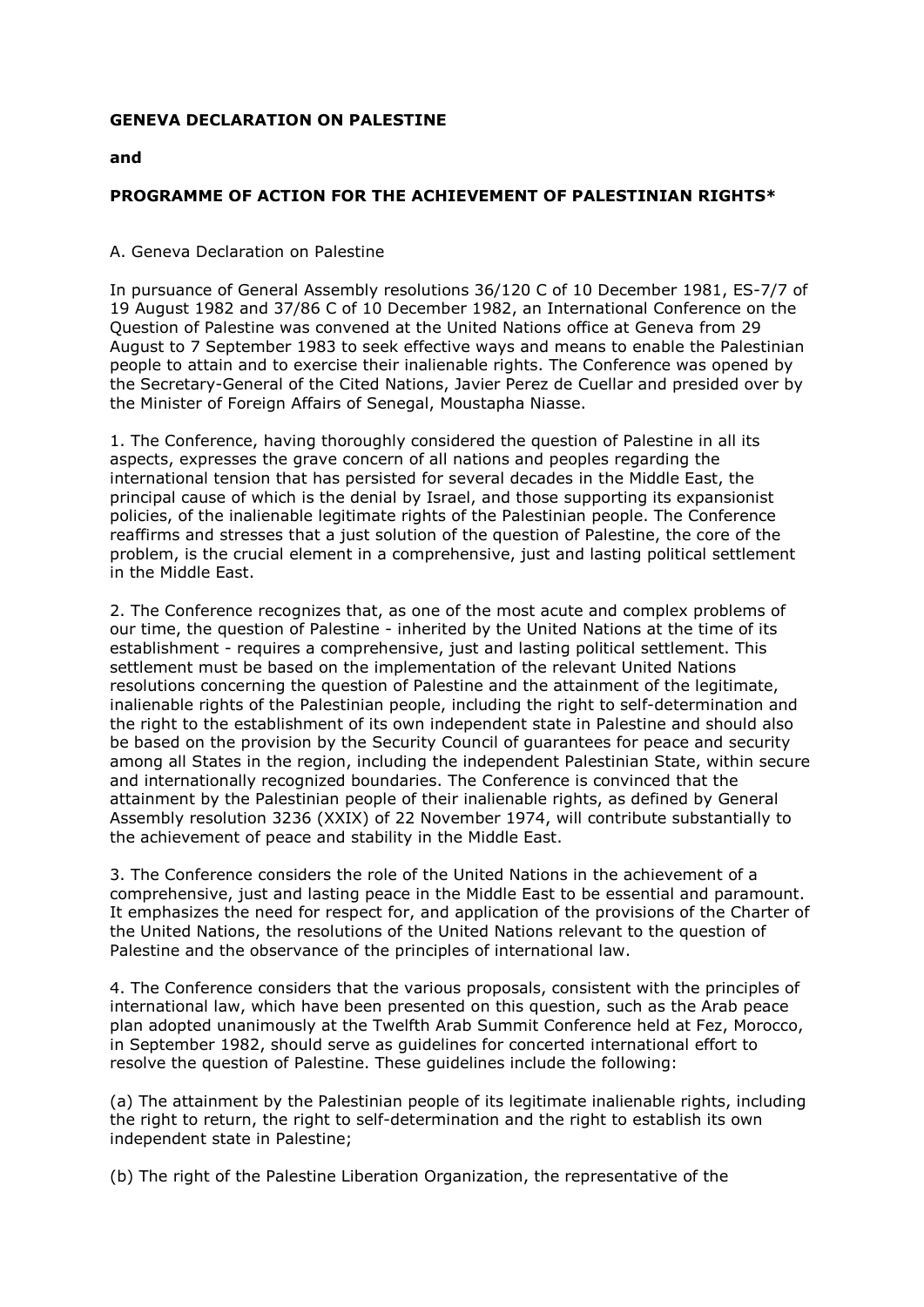Palestinian people, to participate on an equal footing with other parties in all efforts, deliberations and conferences on the Middle East;

(c) The need to put an end to Israel's occupation of the Arab territories, in accordance with the principle of the inadmissibility of the acquisition of territory by force, and, consequently, the need to secure Israeli withdrawal from the territories occupied since 1967, including Jerusalem;

(d) The need to oppose and reject such Israeli policies and practices in the occupied territories, including Jerusalem, and any *de facto* situation created by Israel as are contrary to international law and relevant United Nations resolutions, particularly the establishment of settlements, as these policies and practices constitute major obstacles to the achievement of peace in the Middle East;

(e) The need to reaffirm as null and void all legislative and administrative measures and actions taken by Israel, the occupying Power, which have altered or purported to alter the character and status of the Holy City of Jerusalem, including the expropriation of land and property situated thereon, and in particular the so-called Basic Laws on Jerusalem and the proclamation of Jerusalem as the capital of Israel;

(f) The right of all States in the region to existence within secure and internationally recognized boundaries, with justice and security for all the people, the *sine qua non* of which is the recognition and attainment of the legitimate, inalienable rights of the Palestinian people as stated in paragraph (a) above.

5.In order to give effect to these guidelines, the Conference considers it essential that an international peace conference on the Middle East be convened on the basis of the principles of the Charter of the United Nations and the relevant resolutions of the United Nations, with the aim of achieving a comprehensive, just and lasting solution to the Arab-Israeli conflict, an essential element of which would be the establishment of an independent Palestinian State in Palestine. This peace conference should be convened under the auspices of the United Nations, with the participation of all parties to the Arab-Israeli conflict, including the Palestine Liberation Organization, as well as the United States of America, the Union of Soviet Socialist Republics, and other concerned States, on an equal footing. In this context the Security Council has a primary responsibility to create appropriate institutional arrangements on the basis of relevant United Nations resolutions in order to guarantee and to carry out the accords of the International Peace Conference.

6. The International Conference on the Question of Palestine emphasizes the importance of the time factor in achieving a just solution to the problem of Palestine. The Conference is convinced that partial solutions are inadequate and delays in seeking a comprehensive solution do not eliminate tensions in the region.

B. Programme of Action for the Achievement of Palestinian Rights

The International Conference on the Question of Palestine agreed that no effort should be spared to seek effective ways and means to enable the Palestinian people to attain and exercise their rights in Palestine in accordance with the Charter of the United Nations, the Universal Declaration of Human Rights by and the principles of international law. The Conference, taking into consideration the Geneva Declaration on Palestine (sect. A above), recommended the following Programme of Action.

I

The International Conference on the Question of Palestine recommends that all States, individually or collectively, consistent with their respective constitutions and their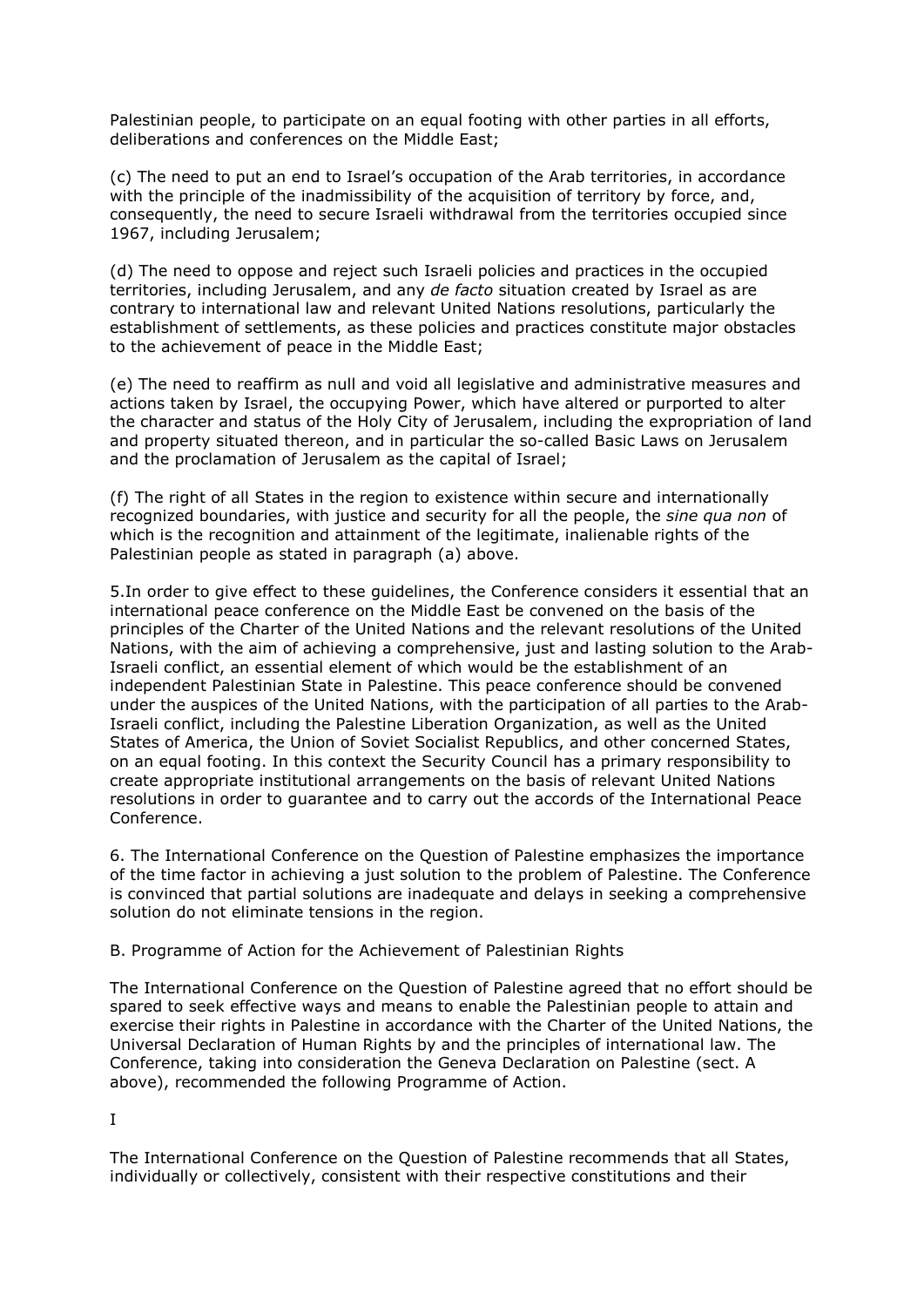obligations under the Charter of the United Nations and in conformity with the principles of international law:

1. Recognize the great importance of the time factor in solving the question of Palestine,

2. Intensify efforts for the establishment of an independent Palestinian State within the framework of a comprehensive, just and lasting settlement to the Arab-Israeli conflict in accordance with the Charter of the United Nations, the relevant United Nations resolutions and the guidelines of the Geneva Declaration on Palestine;

3. Consider the continued presence of Israel in the occupied Palestinian and other Arab territories, including Jerusalem, as exacerbating instability in the region and endangering international peace and security;

4. Oppose and reject, as a serious and continuing obstacle to peace, the expansionist policies pursued by Israel in the Palestinian and other Arab territories occupied since 1967, including Jerusalem, and in particular the alteration of the geographic nature and demographic composition, and the Israeli attempt to alter through domestic legislation the legal status of those territories and all the measures taken in violation of the Geneva Convention relative to the Treatment of Prisoners of War (2) and the Geneva Convention relative to the Protection of Civilian Persons in Time of War, (3) both of 12 August 1949, and of the Hague Regulations of 1907, (4) such as the establishment and expansion of settlements, the transfer of Israeli civilians into those territories and the individual and mass transfers there from of the Arab Palestinian population;

5. Refrain from providing Israel with assistance of such a nature as to encourage it militarily, economically and financially to continue its aggression, occupation and disregard of its obligations under the Charter and the relevant resolutions of the United Nations;

6. Not encourage migration to the occupied Arab territories until Israel has put a definitive end to the implementation of its illegal policy of establishing settlements in the Palestinian and other Arab territories occupied since 1967;

7. Fully comply with the relevant resolutions of the United Nations and its specialized agencies on the Holy City of Jerusalem, including those which reject Israel's annexation of Jerusalem and its declaration of that city as its capital;

8. Undertake universal efforts to protect the Holy Places and urge Israel to take measures to prevent their desecration,

9. Consider ways and means of meeting the threat that Israel poses to the regional security in Africa in view of Israel's disregard of United Nations resolutions, and its close collaboration with the apartheid regime in the economic, military and nuclear fields, thereby contributing to the continued illegal occupation of Namibia and enhancing the regime's repressive and aggressive capacity,

10. Encourage, through bilateral and multilateral contacts, all States, including Western European and North American States which have not done so, to welcome all peace initiatives based on the recognition of the inalienable rights of the Palestinian people, which were also welcomed by Chairman Yasser Arafat in his address to the International Conference on the Question of Palestine;

11. Seek and develop ways and means to enable the Palestinian people to exercise sovereignty over their national resources;

12. Express concern that Israel debars Palestinians from economic activity and access to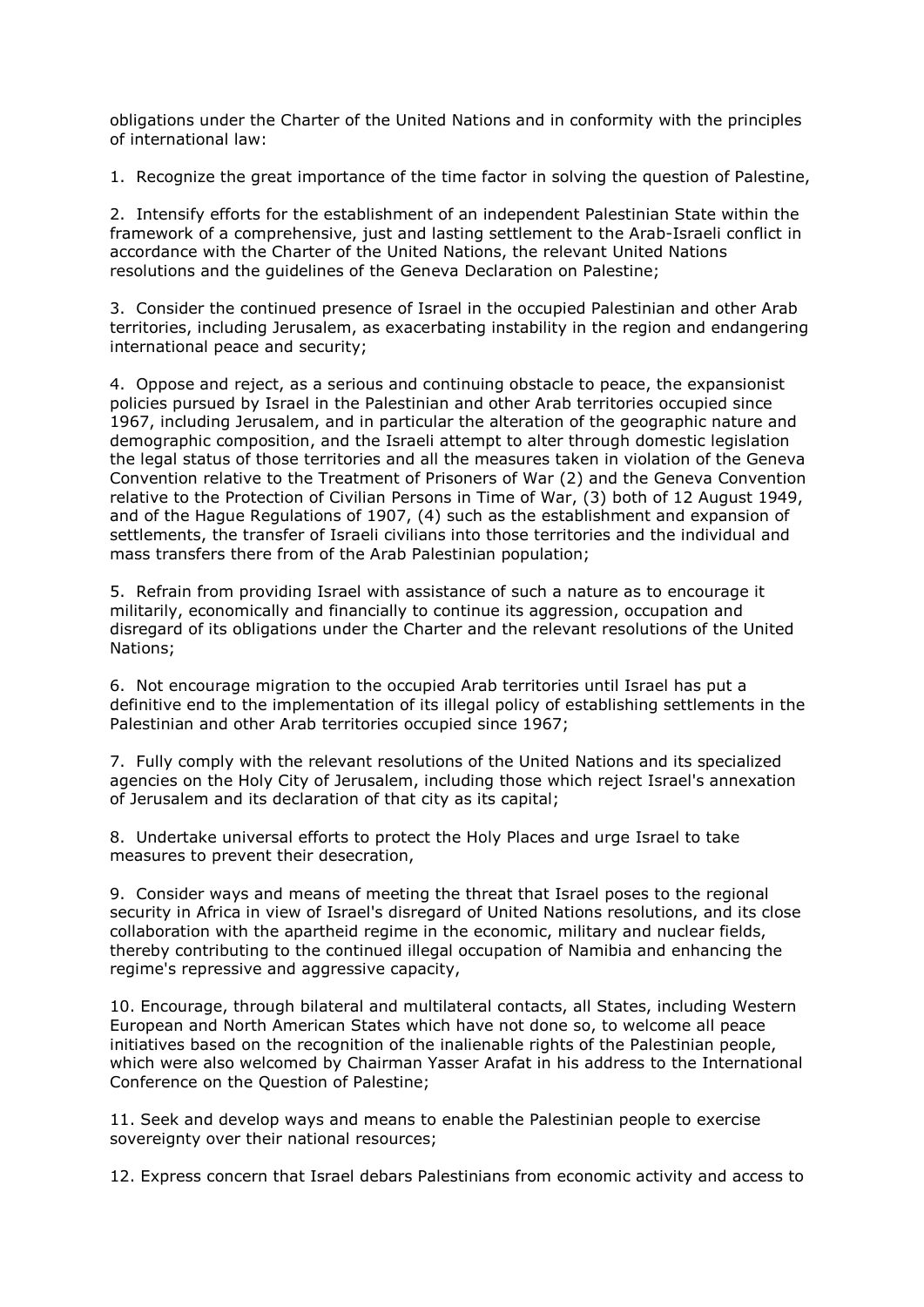national resources on Palestinian territory, in consistent violation of General Assembly resolutions on the right of the Palestinians to permanent sovereignty over their national resources;

13. Declare null and void, and counter such measures and practices applied by Israel in the occupied Palestinian and other Arab territories, including Jerusalem, as the annexation and the expropriation of land, water resources, and property and the alteration of the demographic, geographic, historical and cultural features thereof;

14. Undertake measures to alleviate the economic and social burdens borne by the Palestinian people as a result of the continued Israeli occupation of their territories since 1967;

15. Consider contributing or increasing special contributions to the proposed budgets, programmed and projects of the relevant organs, funds and agencies of the United Nations system that have been requested to provide humanitarian, economic and social assistance to the Palestinian people, with particular reference to:

(a) General Assembly resolution 33/147 of 20 December 1978, and the appeal of the Governing Council of the United Nations Development Programme at its thirtieth session, for additional special contributions amounting to at least \$8 million during the third programming cycle (1982-1986) aimed at helping to meet the economic and social needs of the Palestinian people; (5)

(b) The proposed programme budget of the United Nations Conference on Trade and Development (UNCTAD) for the biennium 1984/1985 regarding the establishment within UNCTAD of a special economic unit, as requested by UNCTAD at its sixth session at Belgrade;

(c) Establishing a special legal aid fund to assist Palestinians in securing their rights under conditions of occupation, in accordance with the Geneva Convention relative to the Protection of Civilian Persons in Time of War;

16. Ensure that the United Nations Relief and Works Agency for Palestine Refugees in the Near East can meet the essential needs of the Palestinians without interruption or any diminution in the effectiveness of its services;

17. Review the situation of Palestinian women in Israeli occupied territories and, in view of their special hardships, urge the Preparatory Committee of the World Conference to Review and Appraise the Achievements of the United Nations Decade for Women, to be held at Nairobi in 1985, to include this item on the agenda of the Conference;

18. Review, if they have not yet done so, in conformity with their national legislation, their economic, cultural, technical and other relations with Israel, and the agreements governing them with the aim of ensuring that these regulations and agreements will not be interpreted or construed as implying in any way recognition of any modification of the legal status of Jerusalem and of the Palestinian and other Arab territories occupied by Israel since 1967, or an acceptance of Israel's illegal presence in those territories;

19. Recognize that the process of enabling the Palestinian people to exercise its inalienable rights in Palestine is a significant contribution to the restoration of the rule of law in international relations;

20. Assure the observance of the stipulations provided in General Assembly resolution 181 (II) guaranteeing to all persons equal and non-discriminatory rights in civil, political, economic and religious matters and the enjoyment of human rights and fundamental freedoms, including freedom of religion, speech, publication, education, assembly and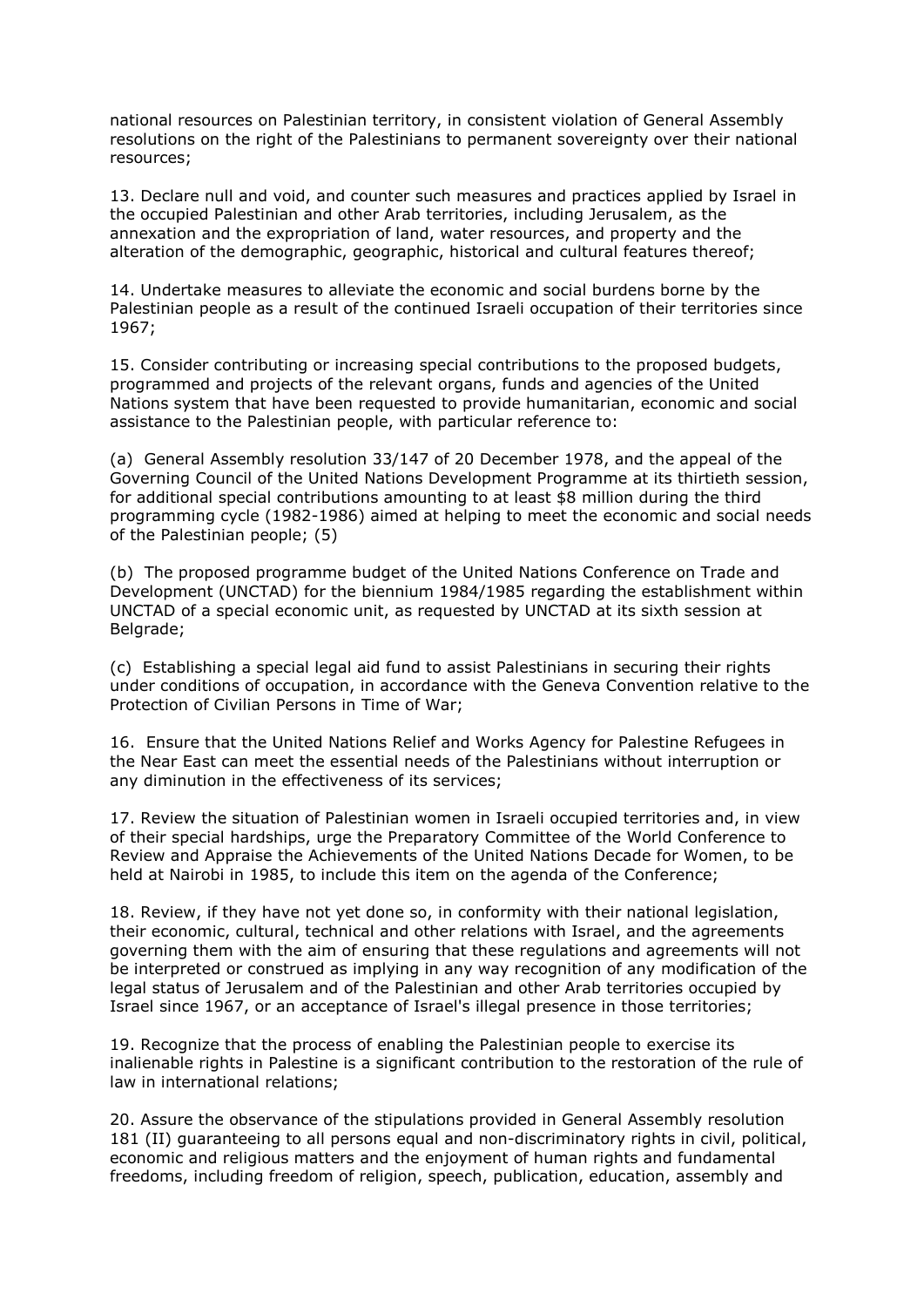#### association;

21. Express concern that the laws applicable in the occupied Arab territories have been totally eclipsed by a plethora of military orders that have been designed to establish a new "legal regime" in violation of the Hague Regulations of 1907, and the Geneva Convention relative to the Protection of Civilian Persons in Time of war;

22. Act in accordance with their obligations under existing international law, in particular with regard to the Geneva Conventions of 1949 which require States Parties to respect and to ensure respect for those conventions in all circumstances, and in particular ensure the respect by Israel for the Geneva Conventions of 1949 in the occupied Palestinian and other Arab territories;

23. Express concern that the Palestinians and other Arabs in the occupied territories are deprived of juridical and other kinds of protection, that they are victims of repressive legislation, involving mass arrests, acts of torture, destruction of houses, and the expulsion of people from their homes, acts which constitute flagrant violations of human rights;

24. Recognize the necessity that Palestinian and Lebanese prisoners detained by Israel be accorded the status of prisoners of war in accordance with the Geneva Convention relative to the Treatment of Prisoners of War of 1949, if combatants, or in accordance with the Geneva Convention relative to the Protection of Civilian Persons in Time of War of 1949, 3/ if civilians;

25. Strive for the adoption of international measures so that Israel will implement in the West Bank and Gaza the provisions of the Hague Regulations of 1907 and the Geneva Convention relative to the Protection of Civilian Persons, in the light of Security Council resolution 465 (1980);

26. Recognize, if they have not yet done so, the Palestine Liberation organization as the representative of the Palestinian people and establish with it appropriate relations;

27. Encourage, in conformity with their national legislations, the formation of national committees in support of the Palestinian people;

28. Encourage the observance of 29 November as the International Day of Solidarity with the Palestinian People, in a most effective and meaningful way;

29. Request the General Assembly at its thirty-eighth session to designate a Year of Palestine, to be observed at the earliest possible time, taking into consideration the factors necessary to ensure its effective preparation for the purpose of galvanizing worldwide public opinion and support for further implementation of the Geneva Declaration on Palestine and the Programme of Action.

#### II

The International Conference on the Question of Palestine stresses the obligation of all Member States, under the Charter of the United Nations to enable the United Nations through an expanded and more effective role to fulfil its responsibility for achieving a solution to the question of Palestine. To this ends

#### A

States participating in the Conference invite the Security Council, as the organ with primary responsibility for the maintenance of international peace and security: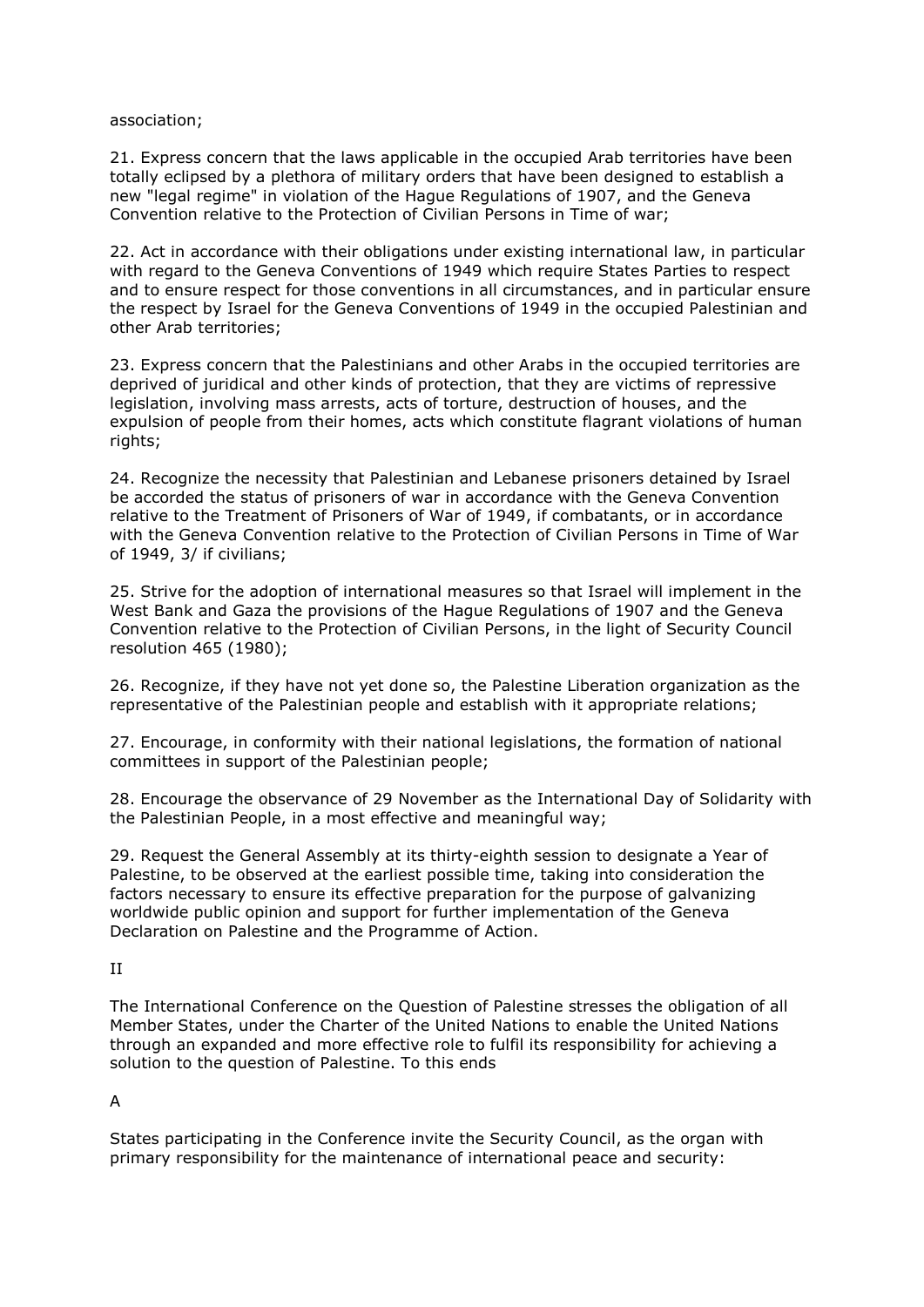1. To suppress continuing and growing acts of aggression and other breaches of peace in the Middle East which endanger peace and security in the region and the world as a whole;

2. To take prompt, firm and effective steps and actions to establish an independent sovereign Palestinian State in Palestine through the implementation of the relevant United Nations resolutions, by facilitating the organization of the international peace conference on the Middle East, as called for in paragraph 5 of the Geneva Declaration on Palestine, and by creating in this context the appropriate institutional arrangements on the basis of relevant United Nations resolutions in order to guarantee and carry out the accords of the international peace conference, including the following:

(a) Taking measures consistent with the principle of the inadmissibility of the acquisition of territory by force to ensure Israel's withdrawal from the Palestinian and other Arab territories occupied since 1967, including Jerusalem, within a specific time-table;

(b) Undertaking effective measures to guarantee the safety and security and legal and human rights of the Palestinians in the occupied territories pending the withdrawal of the Israeli forces from the Palestinian and other Arab territories occupied by Israel since 1967, including Jerusalem;

(c) Subjecting those territories, following the withdrawal of Israel, to a short transitional period, under the supervision of the United Nations, during which period the Palestinian people would exercise its right to self-determination;

(d) Facilitating the implementation of the right to return of the Palestinians to their homes and property;

(e) Supervising elections to the constituent assembly of the independent Palestinian State in which all Palestinians shall participate, in the exercise of their right to selfdetermination;

(f) Providing, if necessary, temporary peace-keeping forces in order to facilitate the implementation of subparagraphs (a)-(e) above.

B

Meanwhile the Security Council is also invited:

1. To take urgent action to bring about an immediate and complete cessation of such Israeli policies in the occupied territories, and in particular, the establishment of settlements as have been determined by the Security Council to have no legal validity and as a serious obstruction to achieving a comprehensive, just and lasting peace in the Middle East;

2. To consider urgently the reports of the Commission established under its resolution 446 (1979) of 22 March 1979, which examined the situation concerning settlements in the Arab territories occupied since 1967, including Jerusalem, and to reactivate the above-mentioned Commission;

3. To initiate action to terminate Israel's exploitative policies which go against the indigenous economic development of the occupied territories, and to compel Israel to lift its restrictions on water use and well-drilling by Palestinian farmers as well as its diversion of West Bank water resources into the Israeli water grid systems;

4. To keep under its constant attention the actions committed by Israel against the Palestinian people in violation of the stipulations provided for in relevant General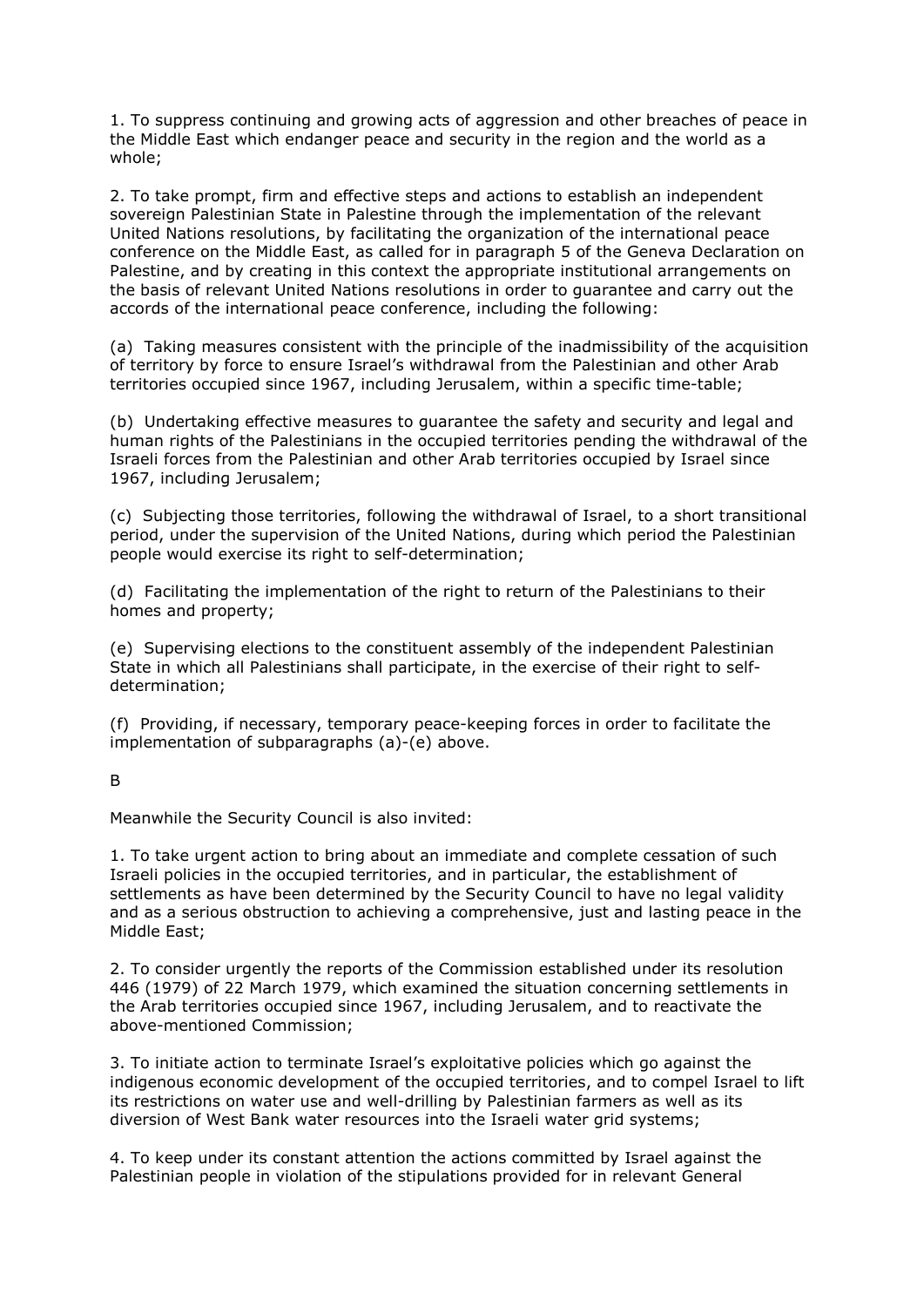Assembly resolutions, in particular the stipulations of resolution 181 (II) of 29 November 1947 guaranteeing to all persons equal and non-discriminatory rights and freedoms;

5. To consider, in the event of Israel's persistent non-compliance with the relevant United Nations resolutions which embody the will of the international community, appropriate measures in accordance with the Charter of the United Nations, to ensure Israel's compliance with these resolutions.

1. Taking into account the recommendations of the five regional preparatory meetings of the International Conference on the Question of Palestine 6/ and United Nations resolutions concerning economic and social assistance to the Palestinian people, the Secretary-General of the United Nations is requested to convene a meeting of the specialized agencies and other organizations associated with the United Nations, as well as representatives of the Palestine Liberation Organization and of those countries which are hosts to Palestinian refugees, and other potential sources of assistance, to develop a co-ordinated programme of economic and social assistance to the Palestinian people and to ensure its implementation.

2. The meeting should also look into the most effective inter-agency machinery to coordinate and sustain and intensify United Nations assistance to the Palestinian people.

D

The dissemination of accurate and comprehensive information worldwide, and the role of non-governmental organizations and institutions, remains of vital importance in heightening awareness of and support for the inalienable rights of the Palestinian people to self-determination and to the establishment of an independent sovereign Palestinian State. To these ends:

1. The Department for Public Information of the United Nations, in full cooperation and constant consultations with the Committee on the Exercise of the Inalienable Rights of the Palestinian People should:

(a) Co-ordinate all information activities of the United Nations system on Palestine through the Joint United Nations Information Committee (JUNIC);

(b) Expand publications and audio and visual coverage of the facts and of developments pertaining to the question of Palestine;

(c) Publish newsletters and articles in its respective publications on Israeli violations of human rights of the Arab inhabitants in the occupied territories and organize fact-finding missions for journalists to the area;

(d) Organize regional encounters for journalists;

(e) Disseminate appropriate information on the results of the International Conference on the Question of Palestine.

2. Relevant organizations of the United Nations systems should organize meetings, symposia and seminars on topics within their terms of reference and relating to specific problems of the Palestinian people by establishing closer liaison with non-governmental organizations, the media and other groups interested in the question of Palestine.

III

The International Conference on the Question of Palestine, convinced of the important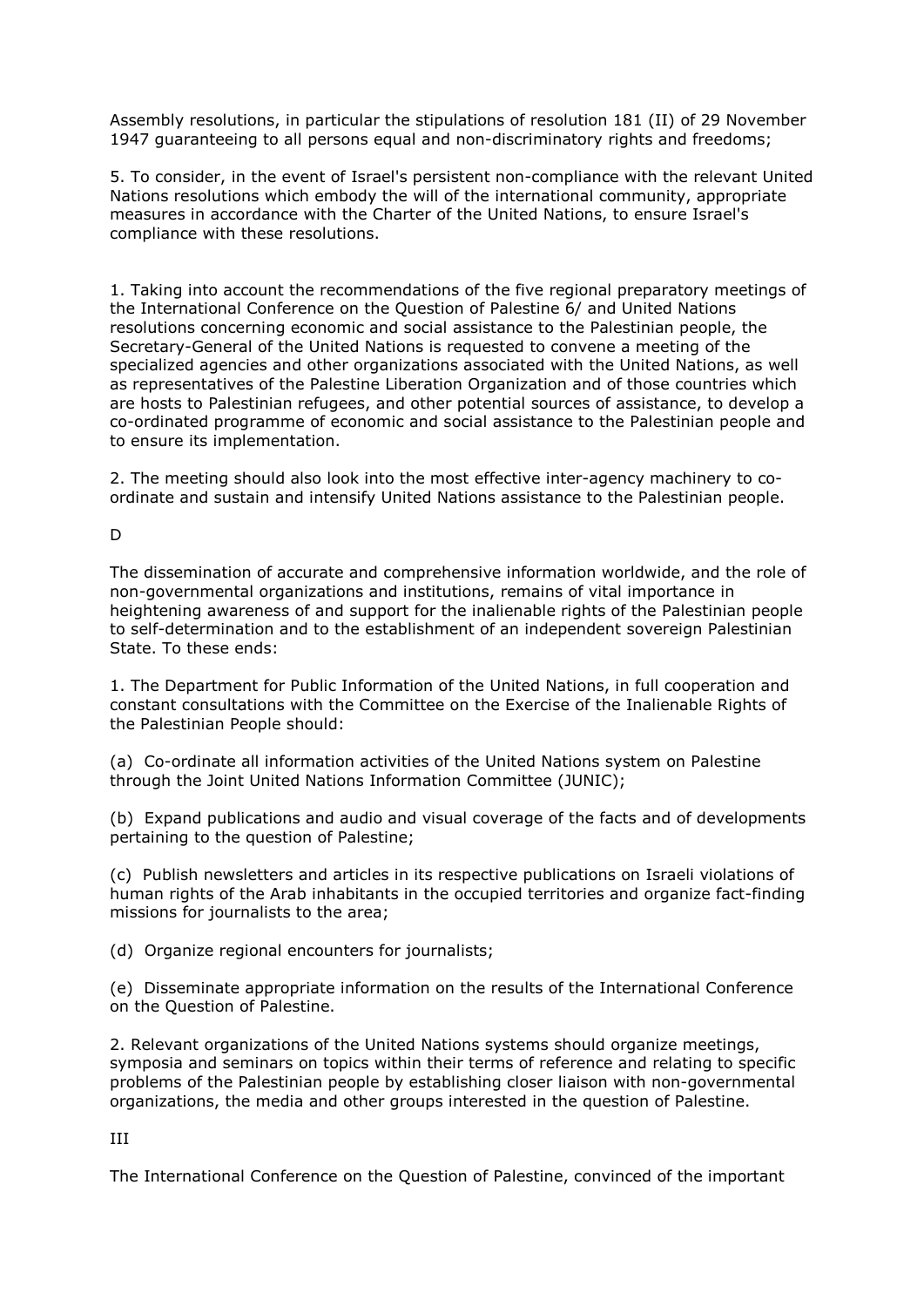role of worldwide public opinion in resolving the Question of Palestine, and in the implementation of the Declaration and Programme of Action, urges and encourages:

1. Intergovernmental and non-governmental organizations to increase awareness by the international community of the economic and social burdens borne by the Palestinian people as a result of the continued Israeli occupation and its negative effects on the economic development of the West Asian region as a whole;

2. Non-governmental organizations and professional and popular associations to intensify their efforts to support the rights of the Palestinian people in every possible way;

3. Organizations such as those of women, teachers, workers, youths and students to undertake exchanges and other programmer of joint action with their Palestinian counterparts;

4. Women's associations, in particular, to investigate the conditions of Palestinian women and children in all occupied territories;

5. The media and other institutions to disseminate relevant information to increase public awareness and understanding of the question of Palestine;

6.Institutions of higher education to promote the study of the question of Palestine in all its aspects;

7. Various jurists' associations to establish special investigative commissions to determine the violations by Israel of the Palestinians' legal rights and to disseminate their findings accordingly;

8. Jurists to initiate with their Palestinian counterparts consultations, research and investigations on the juridical aspects of problems affecting the southern African and Palestinian struggles, in particular the detention of political prisoners and the denial of prisoner-of-war status to detained members of the national liberation movements of southern Africa and Palestine;

9. Parliamentarians, political parties, trade unions, organizations for solidarity and intellectuals particularly in Western Europe and North America, to join their counterparts in other parts of the world in giving their support, where it has not been done, to an initiative which would express the desire of the international community to see the Palestinian people at last living in their own independent homeland in peace, freedom and dignity.

#### **Notes**

\_\_\_\_\_\_\_\_\_\_\_\_

- 1) General Assembly resolution 217 A (III).
- 2) United Nations, Treaty Series, vol. 75, No. 972, p.135.
- 3) Ibid., No. 973, p. 187.

4) Carnegie Endowment for International Peace, The Hague Conventions and Declarations of 1899 and 1907 (New York, Oxford University Press), 1915, p.100.

<sup>\*</sup>Previously issued under the symbol A/CONF.114/41 and Corr.1.